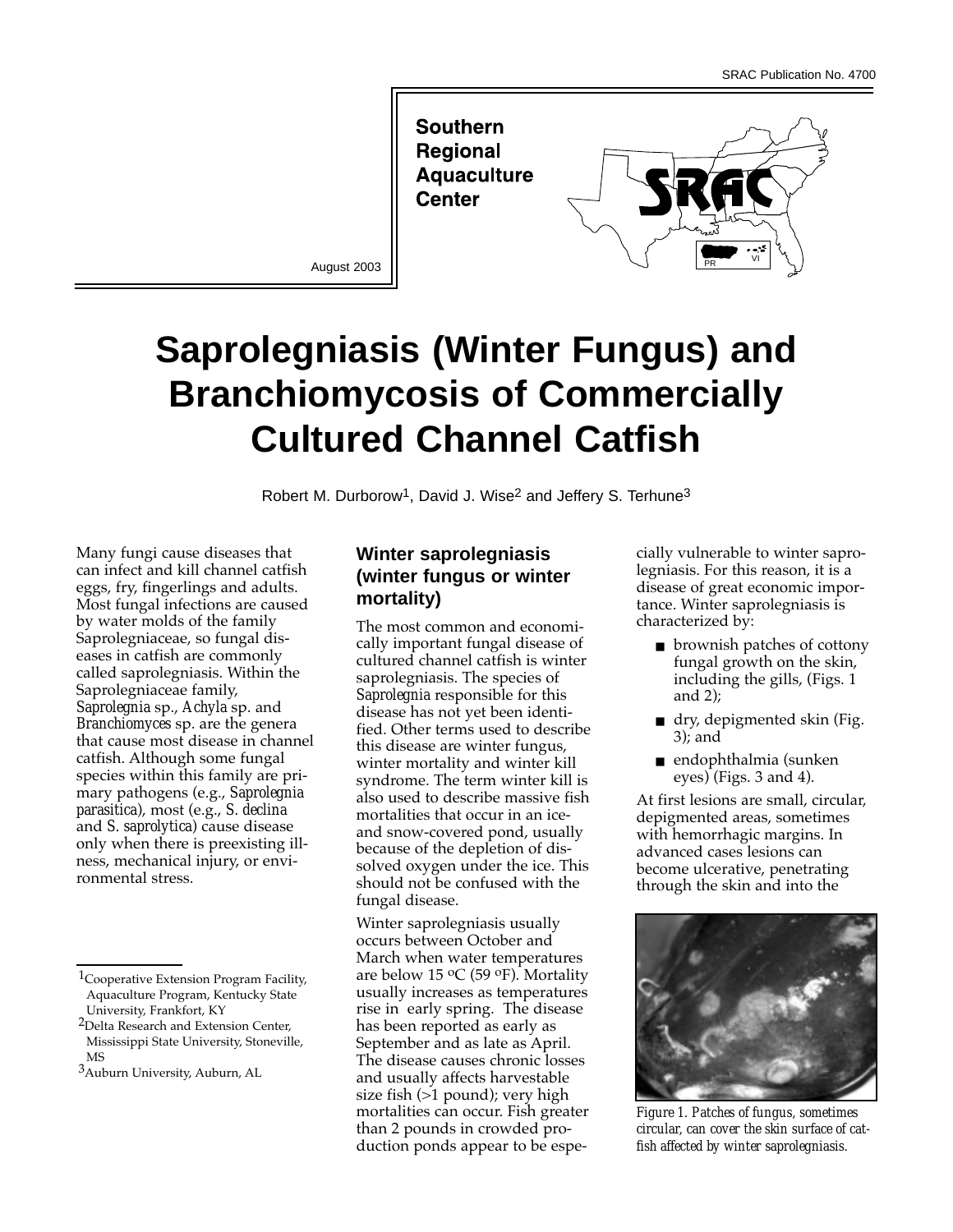

*Figure 2. The skin of channel catfish with winter saprolegniasis sometimes has a hemorrhagic, "beat-up" appearance.*



*Figure 3. This channel catfish affected by winter saprolegniasis has dry skin lacking in mucus, a hemorrhagic area on its lateral skin surface and severe endophthalmia (sunken eyes).*



*Figure 4. Close-up of a channel catfish with sunken eyes (endophthalmia) caused by dehydration from winter saprolegniasis.*

muscle tissue, and the fish can be almost completely covered with thick fungal growth. Death is thought to be related to the inability of fish to regulate the salt balance in the blood. Protozoan parasites are frequently found on the gills and skin of fish suffering from winter saprolegniasis.

The cause and pathogenesis of this disease are largely unknown; however, sudden decreases in temperature and a significant number of pathogenic *Saprolegnia* sp. zoospores in the water  $(\geq 5$  spores/ml in laboratory experiments) have been identified as risk factors for the disease. The primary risk factor is thought to be the inability of the fish to adapt to rapidly fluctuating water temperatures during the winter months. In experimental trials, rapid decreases in water temperature (72 oF down to 54 oF, or 22 oC down to 12 oC, in 24 hours) have been shown to impair the fish's immune system, cause a loss of mucus from the skin, and temporarily suppress mucus production by goblet cells in the dermal layers of the skin. Mucus provides a physical barrier that prevents fungal spores from contacting and infecting the skin of the fish. Mucus also contains antimicrobial components (including immunoglobulin or antibodies, lysozyme, complement, C-reactive protein and proteolytic enzymes) that can destroy invading zoospores. Without mucus, skin is unprotected and fungal spores begin developing masses of fungal hyphae that extend into the muscle tissue. If fungal spores are not present in sufficient numbers to establish infection, fish can adapt to a change in temperature and regain normal function of goblet cells and mucus production within 6 days, and can regain their immune cell function within 5 weeks, based on research results. However, once the infection is established, fish do not appear to regain normal immune function, which makes the infection more severe.

Any condition that causes a loss of mucus or compromises the skin or immune system will likely pre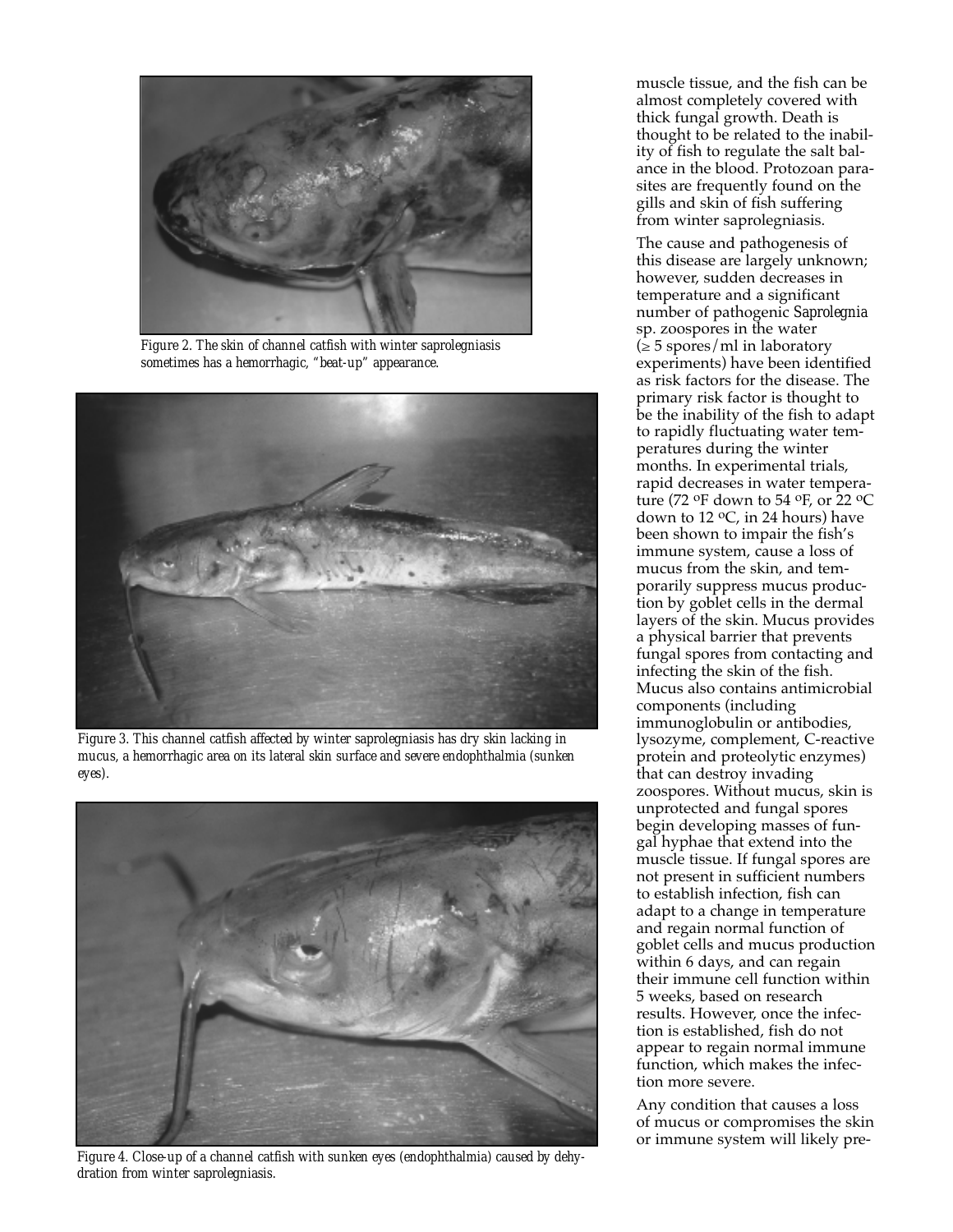dispose fish to fungal infections. Physical injuries caused by seining, handling or crowding, or lesions caused by infectious pathogens create sites where fungal infection can occur.

#### **Treatment and prevention**

Because of the expense and undocumented efficacy of chemical treatment, control of winter saprolegniasis presently focuses on prevention and development of production strategies that limit the economic loss from the disease. Optimizing water quality and reducing stress, especially in the late summer and fall, can decrease the effect of this disease. Diseases such as columnaris (SRAC publication 479) that occur in late summer or early fall may predispose fish to winter saprolegniasis, so it is important to diagnose and treat those conditions promptly.

Maintaining sufficient oxygen concentrations (4 to 5 ppm) may also be important in avoiding winter saprolegniasis. In a field trial at a commercial catfish operation, repeated stress caused by low dissolved oxygen during the summer and early fall was correlated with increased occurrence of winter saprolegniasis. Unfortunately, optimal water quality is difficult to maintain in large, heavily stocked and fed ponds. One aspect of water quality that is relatively easy to manage is maintaining adequate chloride concentrations to prevent nitrite toxicity (see SRAC publication 462).

Reducing the standing crop of harvestable fish also will decrease the potential loss from winter saprolegniasis. Over-wintering densities should not exceed 4,000 to 5,000 pounds per acre. Where there is a history of the disease, producers should use conservative stocking densities and reduce the standing crop of market-size fish by harvesting before winter. Promptly harvesting and selling fish at the very first sign of winter saprolegniasis can help to avoid large losses. In the early phase of

the disease fish are infected on the skin surface with little or no invasion of the muscle and can, therefore, be marketed safely.

Another factor that can influence the development of winter saprolegniasis is pond depth. In theory, deeper ponds have more capacity to resist changes in temperature. Therefore, maintaining ponds at their maximum depth can reduce temperature fluctuation and help fish acclimate to changes.

One prevention strategy being investigated is using prophylactic chemical treatments to reduce the abundance of pathogenic zoospores. Laboratory trials have shown that formalin (25 ppm), copper sulfate (rate dependent on total alkalinity of the water), and diquat (0.125 ppm) can prevent the development of *Saprolegnia* infections in aquaria by inhibiting fungal zoospores. These studies were conducted using well water where the chemicals have higher potency and persist longer. Higher chemical rates will likely be required in production ponds. Once a successful pond treatment is identified, a method will be needed to determine which ponds should be prophylactically treated. In particular, a technique is needed to differentiate between the pathogenic spores of the *Saprolegnia* species responsible for winter saprolegniasis and nonpathogenic spores such as those of *S. declina* and *S. saprolytica*.

Future research for controlling winter saprolegniasis may include the use of fungicides (such as hydrogen peroxide or bronopol) or improved diets. Hydrogen peroxide  $(H_2O_2)$  is FDA-approved as an anti-fungal treatment on fish eggs. It has shown promise in experimental treatments of fungus on fish in ponds, but is not currently being used for winter saprolegniasis. Some researchers have suggested that fish diets may need to be changed to provide the kind of lipids that allow the fish's immune cells (especially the T cells) to function properly when exposed to sudden cold temperatures.

### **Branchiomycosis**

Branchiomycosis affects a wide variety of cultured fish throughout the world but is a relatively new disease in channel catfish culture. Branchiomycosis has been reported only in fry and small fingerlings stocked in nursery ponds at warm temperatures (above 68  $\mathrm{O}$  or 20  $\mathrm{O}$ . Infections are usually self-limiting and occur in fish up to 2 months old. Infections are located primarily in the blood vessels (intravascular) of the gill and are confined to the gill arches and the base of the primary lamellae. Fungal hyphae can be observed only with a microscope. Swelling of the gill tissues and blockages formed by the fungal hyphae in the vessels of the gills decrease respiratory efficiency. Infected fish are also subject to secondary bacterial and viral infections, which greatly increase mortality.

There is no known treatment for branchiomycosis. Although copper sulfate and formalin are suggested for treating other fish species, no trials have been conducted to evaluate their efficacy with catfish. Because the gills are the primary site of infection, supportive therapy involves maintaining adequately aerated water and increasing the chloride concentration of the water. An antibiotic may also be necessary if secondary bacterial infection develops. Unfortunately, the disease affects very young fish that may not yet accept prepared diets, making drug delivery difficult. Antibiotics usually must be administered in a finely crumbled, medicated diet. Although the disease is not known to recur annually in cultured channel catfish, ponds should be drained and thoroughly dried before stocking fry, especially if the ponds have a history of branchiomycosis.